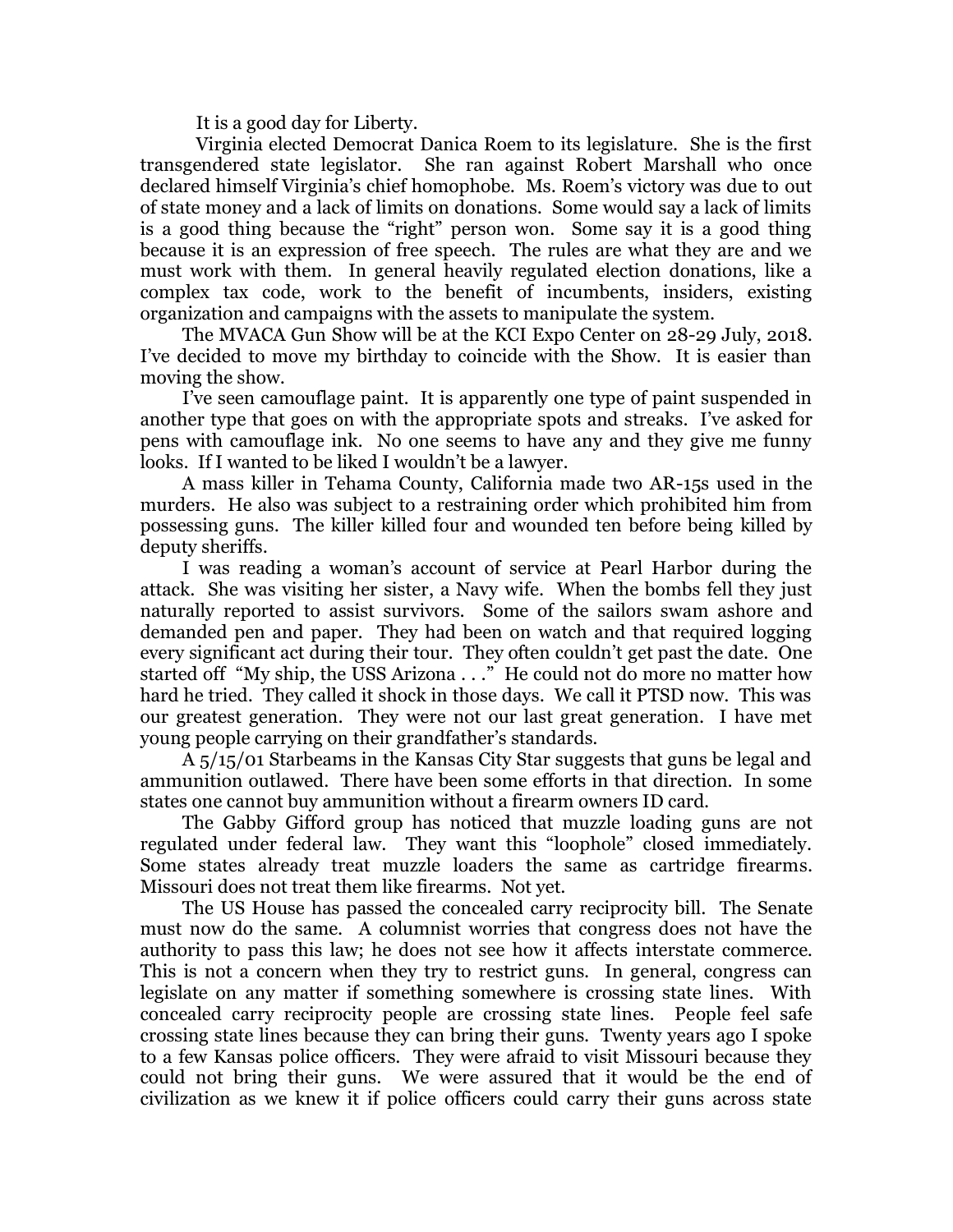lines. The law changed and police officers have been carrying guns across state lines for many years and civilization has not ended.

The suppressor bill appears to have stalled. Appearances can be deceiving. We can only hope.

Kansas City has passed an ordinance to privatize sidewalks in Westport. The purpose is to reduce "gun violence" no other violence may apply. The plan is that weekends at 11 PM they chase everyone out of Westport, and then allow them back in through metal detectors. I see some problems. The plan assumes that Westport can be fenced off. It further assumes that they can chase everyone out, no one will hide a gun for retrieval and everyone will joyfully stand in line for the metal detectors and return. Perhaps all of these things will happen. I believe the criminals will retreat to the parking areas and ambush celebrants on the way home.

It has been a year since SB656 gave us permitless carry and other reforms. There are still claims that it allows adult abusers to carry concealed weapons, an obvious lie for anyone who read the bill. A contributor to the paper makes this claim. I wrote the paper to the effect that if she makes such a basically wrong claim then all of her allegations are in question. My letter was not printed. There is a continuing legal education class coming up on the bill. I smell a propaganda campaign.

In 2007 Missouri abolished the requirement for a sheriff's permission slip to buy a handgun. We are told that this reduced background checks and caused Missouri's murder rate to go up. I purchased handguns ten years ago. Most people did not know the requirement existed for private sales. I know of only two cases involving the old law. I defended one. On hearing the charge a potential juror blurted out, "That's not illegal." He started to speak about his own purchase but I asked that he be read his rights first. The defendant had left his handgun with a friend for safekeeping. He was convicted because he really did it and that was a crime. It did not help that the defendant refused to speak to me throughout the case. I never understood what he thought he accomplished by this. Other states abolished similar laws at the same time and did not have a spike in murders. They saw that NICS did a more extensive background check and there was no reason to have the sheriff waste his time.

A letter to the editor referred to a murder with a living witness. Articles in the paper described the crime and the feelings of all concerned. The writer thought that it might be helpful to print a description of the killer instead of feelings. I tend to agree with practical solutions.

President Trump has appointed a great many federal judges. Nearly all are trial judges but this is where justice begins. Appellate judges are appointed from trial judges and Supreme Court justices from appellate judges. There can be exceptions but the President has left a lasting stamp on the judiciary. Now if he can just appoint another Supreme Court justice.

We seem to have a government of investigations. One party investigates the other for any reason or no reason. God save you if you mentioned anything Russian in an e-mail.

New York insurance regulators are investigating the NRA self-defense insurance program; mostly because it is the NRA. Self-defense insurance is